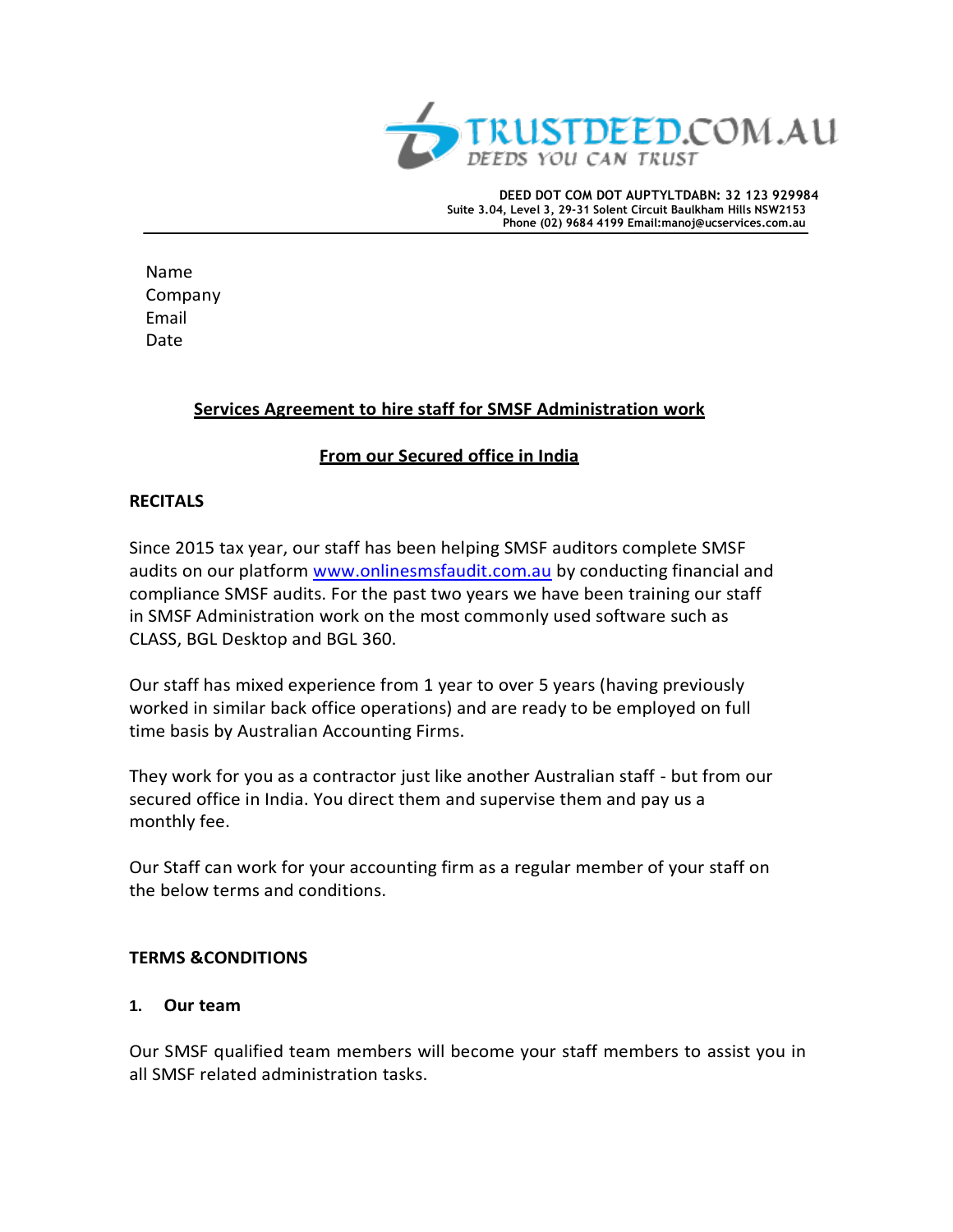We will provide a list of staff member who are available with their resume'. You are free to select the level of staff based on the work you want to provide to the staff member based on the years of experience you are seeking. An interview will be arranged by our staff member, where you can measure the knowledge of the staff member is compared to the resume' supplied.

1.1 Once the staff member is selected, he will work for you for 3 days. At the end of the 3rd day a member of team will contact you to confirm the appointment. Once he is confirmed, the staff member will be allocated to you from the 1st day he started working for you.

1.2 Our staff member will be directed by you - you will be allocating him user name and password for all the software's you want him to work on.

1.3 Our staff will be provided with a clean computer, 2 computer screens and a headset - with MS software like word / excel etc and outlook email address with an extension xxx@diysuperfund.com.au to communicate with you plus you will have the staff members teamsID.

1.4 The staff member will maintain a time sheet for you and for our billing purposes.

# **2. Confidentiality**

Our team recognizes and acknowledges that all records with respect to your clients and all personal and business information of your corporation during the term of this agreement and following the termination of this agreement arevaluable and will be restricted for access within our office premises only.

We have signed a confidentiality agreement with each staff member and we assure you that your information will not be disclosed to anyone at any time, directly or indirectly, in written or other form, to any person, firm, corporation or other entity.

We consider all the information shared by you of a confidential or proprietary nature and not in the public domain, including without limitation:

**Information regarding structure, details of members, SMSF investments,** bank accounts etc, financial position, financial performance and business of the SMSF generally whether or not disclosed

 Technical information and other trade secrets and confidential know- how processes, techniques, source and object codes, software and computerrecords;

 Details of arrangements and agreements with or proposed with third parties;and

**Information presented to and decisions of the board of eitherParty.** 

Our computers do not have data copying devices and each 10 staff are monitored by a team leader (at our own expense) to assist in any complicated issue which can be resolved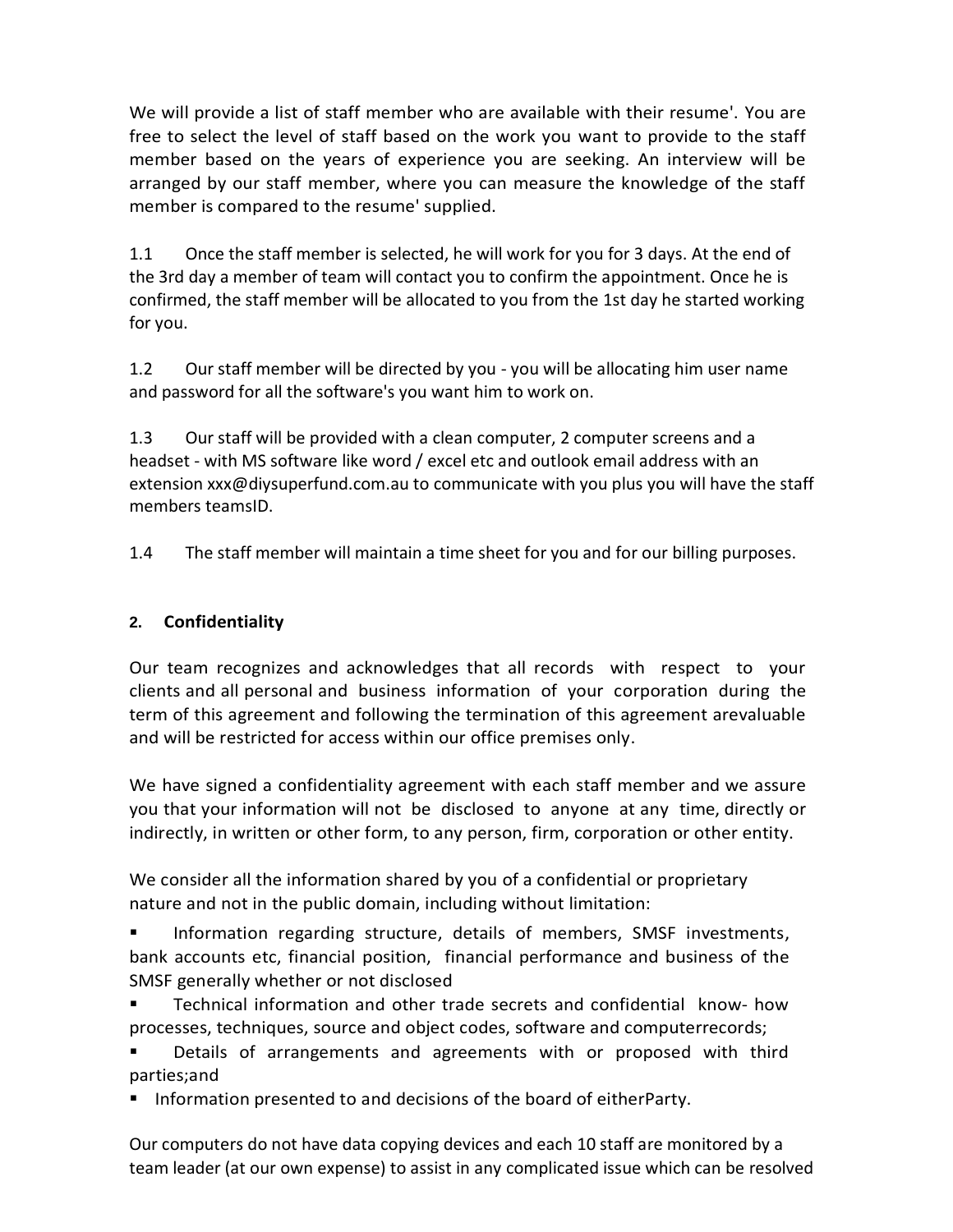### **3. OurFees**

Our monthly fee has been built for various levels of expertise, ranging from low administration work to high complex tasks, hence we offer 5 levels of experienced staff members as follows (Prices below are exclusive of GST):

Minimum 1 Year experience in SMSF Administration - \$2000/month

Minimum 2 year experience in SMSF Administration - \$2250/month

Minimum 3 Year experience in SMSF Administration experience - \$2500/month

Minimum 4 Year experience in SMSF Administration experience - \$2750/month

Minimum 5 + Year experience in SMSF Administration experience - \$3000/month

You can choose more than one staff member for your firm depending on how much time you wish to save by getting work done from our staff.

3.1 An invoice will then be raised on the last business day of the month and the payment is expected to be made on the  $1<sup>st</sup>$  business day of every month for the preceding month. The payment will be automated with your card details which you provide to us in advance, after your approval.

3.2 The first 3 days will be on trial basis. If after 3 days you are not satisfied with the services - we will suggest another staff member, if available, and we will refresh the contract. If no one is available, no fee will be charged for 3 days of work.

3.3 If you are satisfied with the staff member, our contract will be month to month with each party able to give the other one month notice to terminate the contract.

3.4 Since you will be daily conversation with the staff member, if you want to employ him directly, that can be arranged from the staff members home or from another location but not from our secured office. A fee of three month's salary will be charged as a recruitment fee. For clarity of all doubts - if you want our staff to work from his home for you - and he is a 3 year experience staff member and we are charging you \$2500 plus GST a break fee of \$7,500 Plus GST will be payable by you.

3.5 Increase in fee will be made on each work anniversary - when we provide you a resume, we will state very clearly on the resume the years of experience. For example if someone has 2 years and four months (2.4 Years) - after 8 months, the staff member will be of 3 years experience and we will after 8 months charge you \$2,500 Plus GST per month and responsibly increase the salary of the staff member in all fairness which you will be able to confirm directly with the staff member

If you wish to withdraw these services, a notice period of 2 weeks is to be provided from your end to process the handover to another staff member.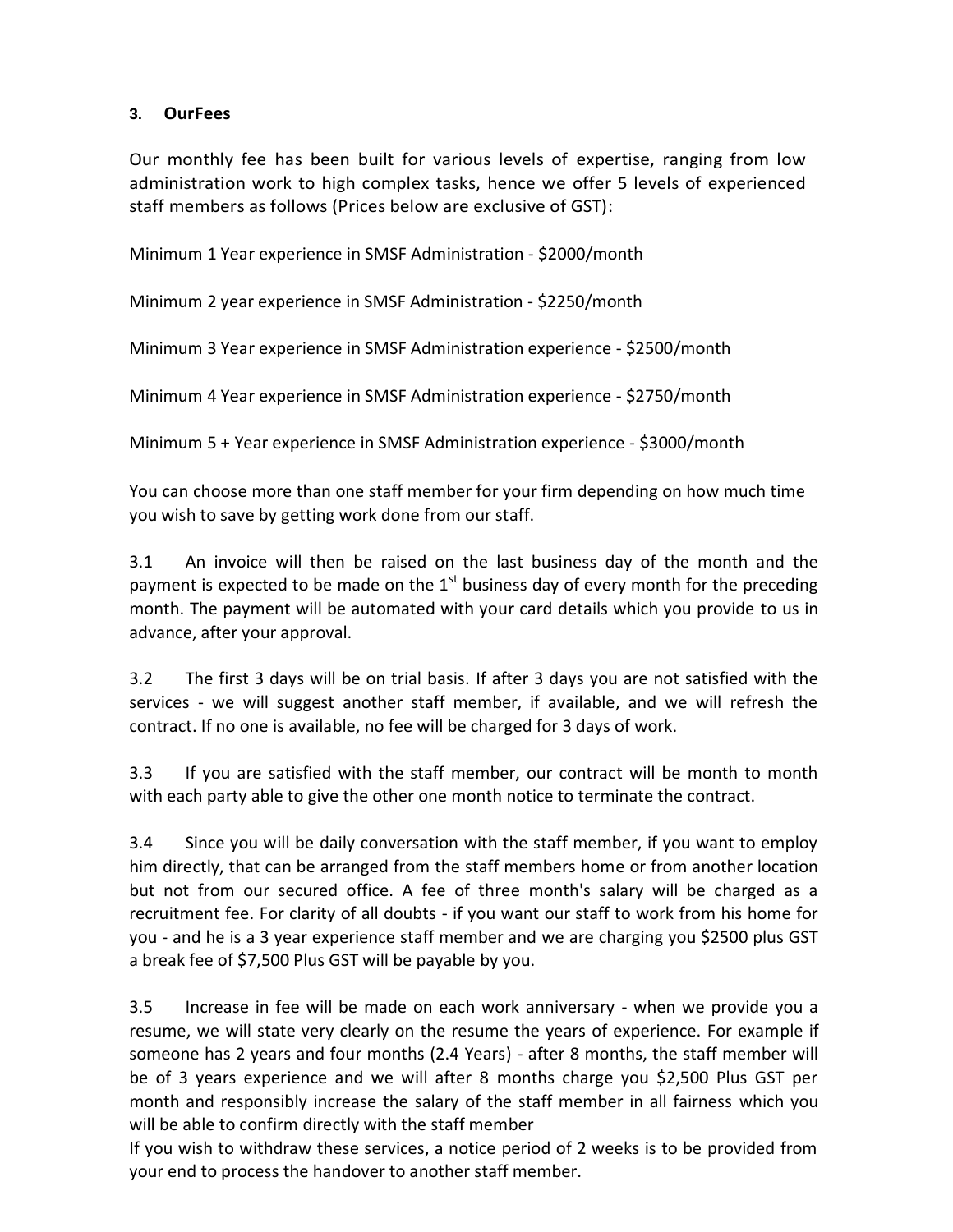3.6 We do not expect any commitment from you to keep hiring the staff member, you can terminate the contract at any time by giving 4 week's notice. If our staff member wishes to terminate his agreement, he will need to provide us (and you) with 4 week's notice. In this situation we will offer another personal and one week will be allowed for transfer of knowledge which will not be billed to you. Should you want a longer period for transfer of knowledge, it would have to billed as a second personal to you.

## **4. Hours of Work**

Each country has different working conditions. In India, most staff work 2nd and 4th Saturday of each month and they are allowed 30 working days off (12 days public holidays, 8 days sick leave and 10 days Annual Leave). In Australia staff get 10 Public Holidays, 10 Days Sick Leave and 20 days Annual leave or 40 days off in a year or they work 220 days (52 X 5 days less 40 days).

Our Staff works for 2 Saturdays for 10 months or 20 days, plus 260 days in a year (52 Weeks X 5 Days) = Total 280 Days less 30 days (12 days public holidays, 8 days sick leave and 10 days Annual Leave) = 250 Working days Including 20 Saturday's.

We guarantee that our staff members will be work 8 Hours a day for 250 days in a year Including 20 days per year as training days (Two Saturday's in a month) or 2,000 Hours approx.

Our group training is done in-house by team leaders who themselves study by reading newsletters from SMSF Advisor, super concepts and other media and by watching video's by SMSF Technical Director Manoj Abichandani or reading legislation on ATO website etc.

We can also cater to their training in any specific SMSF area to which you desire.

### **5. TheProcess**

### **What you are required to do:**

**Step1**. Sign a copy of this contract.

**Step 2**. We will introduce you to the staff member via email. They will share their contact details (Teams ID and email) - we will organize a skype camera interview.

**Step 3.** You assign them with a monthly scope of work and begin to assign daily tasks. We will contact after 3 days to confirm the appointment.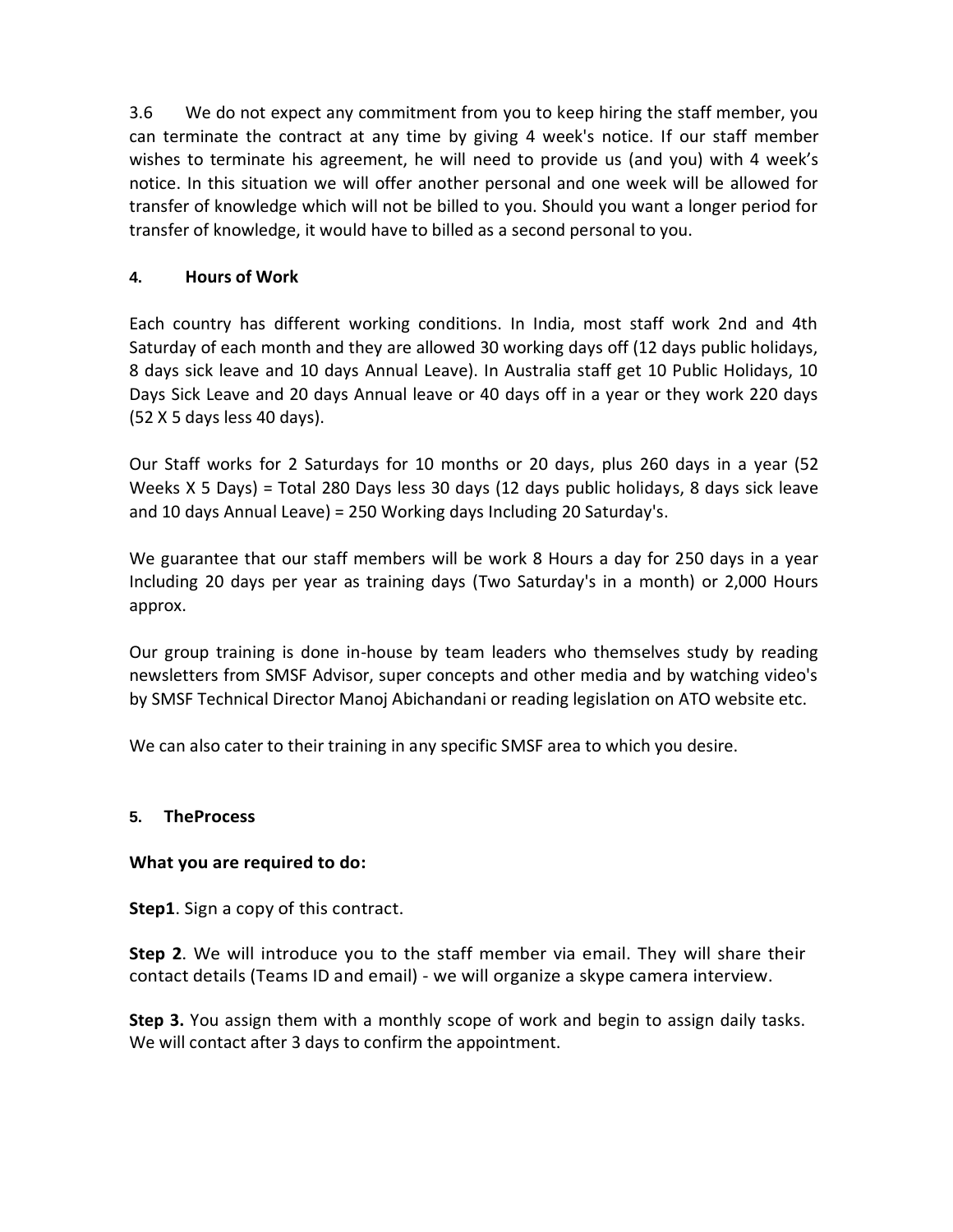**Execution**

I agree that I have read and understood the above terms and

conditions EXECUTED as an agreement on (InsertDate- $\angle$ 

 $\overline{\phantom{a}}$  /  $\overline{\phantom{a}}$  /  $\overline{\phantom{a}}$  /  $\overline{\phantom{a}}$  /  $\overline{\phantom{a}}$  /  $\overline{\phantom{a}}$  /  $\overline{\phantom{a}}$  /  $\overline{\phantom{a}}$  /  $\overline{\phantom{a}}$  /  $\overline{\phantom{a}}$  /  $\overline{\phantom{a}}$  /  $\overline{\phantom{a}}$  /  $\overline{\phantom{a}}$  /  $\overline{\phantom{a}}$  /  $\overline{\phantom{a}}$  /  $\overline{\phantom{a}}$ 

 Director Name Company

Director Name Deed Dot Com Dot Au Pty Ltd

<u> 1980 - Andrea Barbara, poeta esperanto-poeta esperanto-poeta esperanto-poeta esperanto-poeta esperanto-poeta</u>